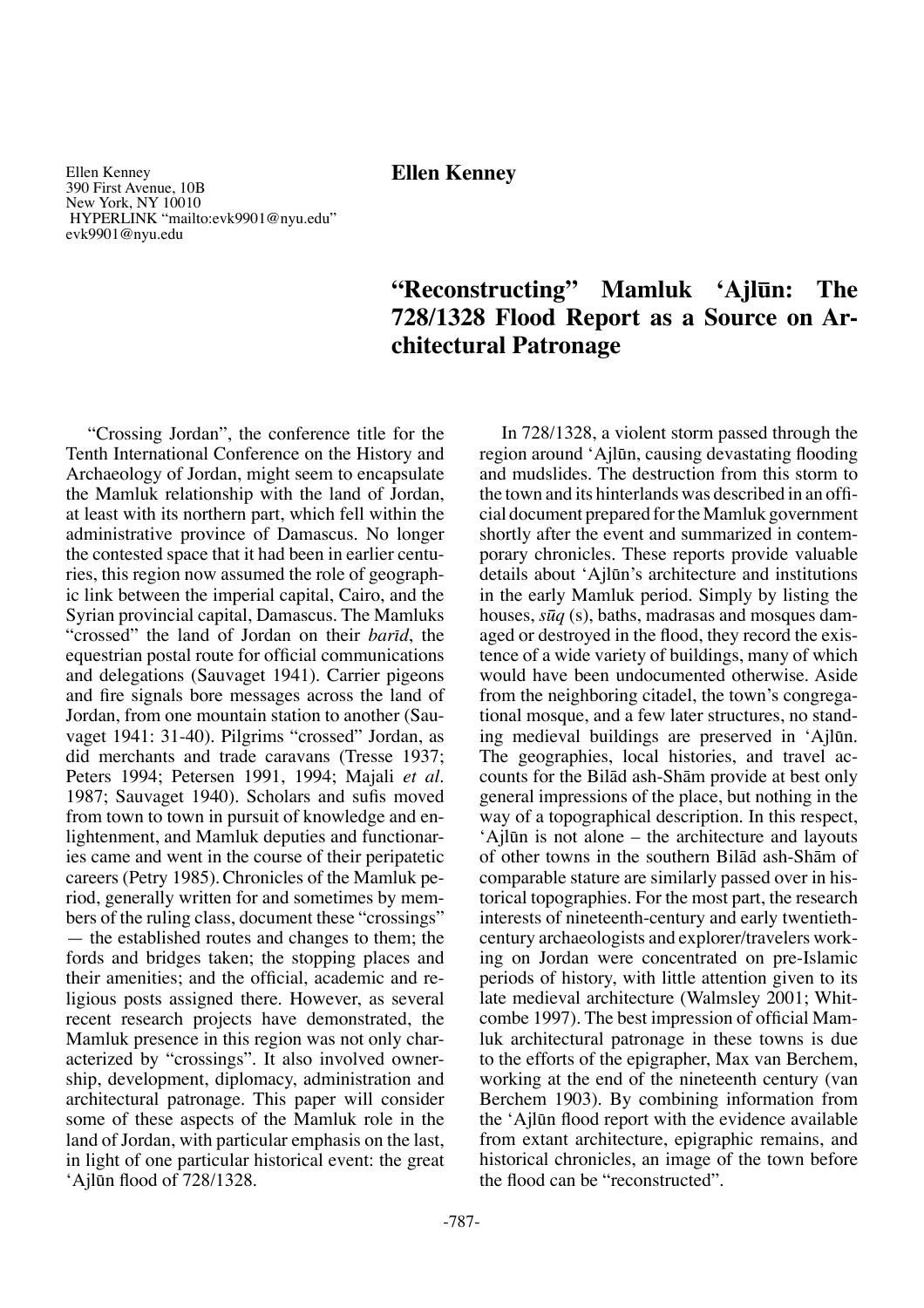In contradistinction to the general dearth of both standing architecture and literary description, is a wealth of information about the Jordanian part of the "Province of Damascus" emerging recently from archaeological excavations and surveys. Yusuf Ghawanimah published several studies integrating historical and documentary source material with archaeological and architectural survey of the region in the 1980's, and his research has generated a number of related theses at Yarmouk University (Ghawanimah 1982 and 1986). These studies, together with research such as Alan Walmsley's publications on Fahl (Pella) and its surroundings (Walmsley 1997-1998), Neil MacKenzie's area surveys of the 'Ajløn region in 2000 and 2002 (MacKenzie 2002 and 2003), and Bethany Walker's on-going "Northern Jordan Project" (Walker 2005), mesh to convey a sense of an widely settled local population flourishing in the area during the early phase of Mamluk history. Nevertheless, considering the generally scant evidentiary situation from literary and documentary sources on 'Ajløn and the poor preservation of its medieval phase, a vague impression might have been all that could be gleaned on the city, had it not been for a fluke natural disaster, the "Great Flood" of 728/1328. This flood nearly destroyed the town and necessitating an official damage report that survives in several versions. By piecing together the pre-flood town descriptions, the accounts of the flood and the damage it inflicted, and additional references to 'Ajløn, this paper represents an effort to "reconstruct" the medieval town and, more broadly, to contribute to the study of architectural patronage in the southern Bilåd ash-Shåm.

The town of 'Ajløn stretches along the foot a hill, north of the Jordan River tributary, Wādī Kafranjah (Sourdel 1960: 208). It is situated at the confluence of two wadi(s) that converge at its center, and then flow southwestward to Wādī Kafranjah. Surmounting the hill and looming over the town, is the Ayyubid fortress, Qal'at ar-Raba∂ (Johns 1932; Minnis and Bader 1988; al-Qudah 1993; Yovitchitch 2001). Evidently founded in the Ayyubid period, it was, by the beginning of the fourteenth century, a flourishing regional center praised by Dimashqi (ca. 699/1299-1300) for its running water, the variety of its fruits and its plentiful provisions (Le Strange 1965: 388). Ibn Battuta came through 'Ajløn, en route from Gaza to Damascus, in 1326. His travel memoir, composed decades later, describes 'Ajløn as "a fine town, possessing a large number of markets and an imposing castle, and traversed by a river of sweet water" (Le Strange 1965: 389). Al-'Uthmani, writing in the 774-78/1372-76, at least conveys a more personal note to the record, quoting the rhymed verse of a *qādī* in Safad relating his fondness for 'Ajløn and its people, and his reluctance to leave it for his new post (Lewis 1953: 480).

Without the flood reports, only a few of the Mamluk architectural commissions that were carried out in the town of 'Ajløn and its vicinity would be known. One of the earliest of these commissions was the erection of the minaret at the congregational mosque of 'Ajløn during the reign of Sultan Baybars by the *Amīr* Sanjar al-Shayzarī 662/1263-4 (RCEA #4528). An inscription found on a displaced limestone slab re-used to cover a cistern on the "right hand side of the road leading to the Castle of Ajlun" documents the restoration of an unspecified mosque in 686/1287 by the *Amπr* Rukn ad-Dīn Mankuwīrish al-Fāruqānī, the governor of 'Ajløn during the reign of Sultan Qalåwøn (Mayer 1953: 155). Not far from the town, the Mashhad of Shaykh 'Alī was restored in 687/1288 by the commander of 'Ajlūn, 'Izz ad-Din Aybak al-Mukhtaß (van Berchem 1903: 61f; Meinecke 1992: II, 66). At another site near 'Ajlūn, Rihāb, an unidentified building was erected in 692/1292-3 for Sultan Ashraf Khalil (*RCEA* #4966; Meinecke 1992: II, 74).

According to Ibn Kathir, Tankiz al-Nāsirī, the long-serving *nå'ib* ash-Shåm (r. 712/1312 – 741/1340) erected *a jåmi'* there (Ibn Kathir: XIV, 187). This building is no longer extant, and we have no information about its location within the town or its subsequent history.The *jåmi'* of Tankiz is not mentioned in the flood report, suggesting either that — if it was already in existence in  $728/1328 - it$ was not damaged, or that it had not been constructed by that date. Ibn Taghribirdi also mentions 'Ajløn among the sites endowed by Tankiz, but provides no further specifics (Ibn Taghribirdi: IX, 158). Ibn *Qå∂π* Shuhba mentions a pious sufi from 'Ajløn who died in 779 in "Khānqāh al-Mujāhidīyya" (Ibn Qadi Shuhba: III, 561). Although this might look at first like evidence of another religious institution in the town, more likely it is a reference to the famous Mujāhidīyya in Damascus (Nu'aymi: II, 169; 'Ilmawi: 151; Sauvaire: VIII, 287; Badran: 285). It has been proposed that an anepigraphic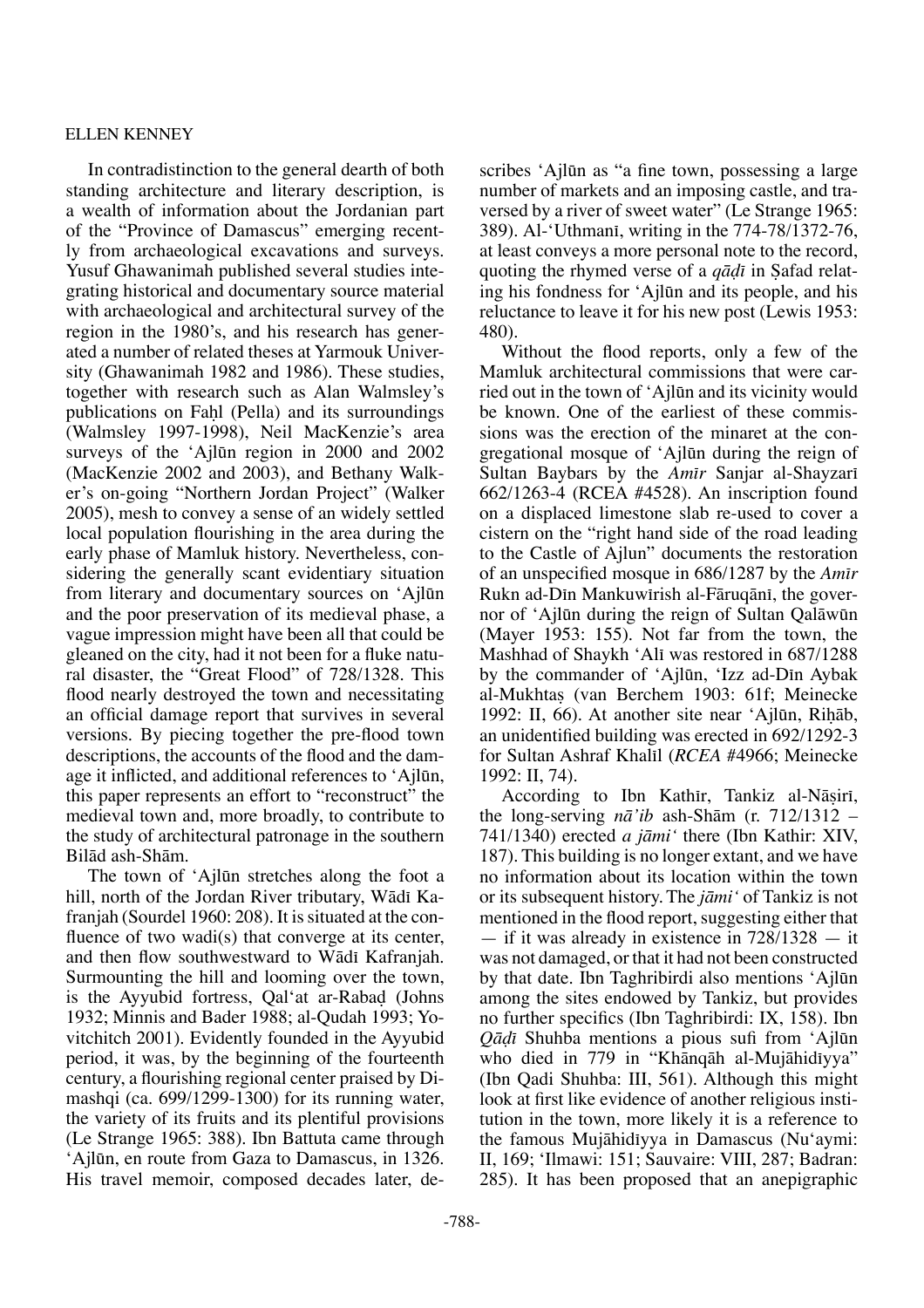building southwest of the congregational mosque, known popularly as Maqām Sidī Badr, belonged to a Mamluk Khånqåh (Ghawanimah 1986: 71-82). If this building does predate the flood of 728/1328, its elevated, hillside location suggests how it might have escaped destruction. However, no solid proof that it is either Mamluk or a Khånqåh is available.

After the great flood of 728/1328, a detailed official document was prepared describing the event, cataloging the damage it caused and assessing the losses incurred. The report was apparently ordered by Tankiz, *nå'ib* ash-Shåm. It was drafted by the *wålπ al-wulå*, of the Southern "section" of the province (*al-saqifat al-qiblīya*), an individual named 'Alam ad-Dīn Sanjar *al-Tarqashī*. Drawn up only two days after the storm, the report was signed at the bottom by witnesses and at the top by the *hākim*, and was sent to Tankiz in Damascus and to the other *wålπ(*s) of the southern district. It was summarized in the historical chronicles of at least five contemporaries. Shams ad-Din Muhammad al-Jazarī (d. 1338) and 'Alam ad-Dīn al-Qasim al-Birzalī (d. 1339) give very similar accounts, although not identical. A third chronicler, al-Nuwayri (d. 1333) directly quotes and attributes al-Jazari's and al-Birzali's accounts back-to-back in his history (al-Nuwayri 30, 266-70; Ghawanimah 1982: 286-89). A fourth chronicler flourishing at the same time, Mufa∂∂al ibn Abi'l Fa∂å'il, writes a synopsis of the flood report (Kortantamer 1973: 23f/136f). Finally, the history of Ibn al-Wardī (d. 1349) contains a very abridged account (Ibn al-Wardi: 413-4). All of these individuals were well situated to have close knowledge of the report: for example, al-Nuwayri was employed in the Mamluk administration at a high level (Little 1970: 31; Chapoutot-Remadi 1995: 156-160; Amitai 2001). There are numerous inconsistencies between these various transcriptions — a few appear to be straightforward scribal errors, others may be the result of omissions from the original, and some are unexplained.

All of the versions provide the exact day of the flood, Wednesday the 22nd of Dhul-Qi'da in the *Hijrī* year 728, which converts to the 28th of September 1328. Part of the shock generated by the event may well have stemmed from the fact that it was early in the season for heavy rainfall, let alone a deluge on the scale described (The Hashemite Kingdom of Jordan, Ministry of Transport and Meteorological Department 1971: 4). Al-Jazarī tracks the storm from its start the day before, as it moved over the al-Beqa', drenching Ba'albek, descending to the area of Safad, and then reaching Jerusalem, Hebron and the Hauran region — where, he mentions, it filled reservoirs of the area that were empty after the dry season. Evidently, by the time the storm reached 'Aljøn, it had strengthened considerably, to take on the force described in the accounts. The fury of the storm  $-$  its torrential downpours, wailing winds, "heart-cracking" thunder, and flashing lightening — evoked apocalyptic visions in the terrified inhabitants. Ten people were killed.

The reports specify that it was only 'Ajløn that suffered so significantly from this flood. The natural contours of the town played a large part in this high degree of destruction. As mentioned above, not only is 'Ajløn located at the foot of a hill, but also at the confluence of two *wadis* – Wādī Jawd, running from the north, and Wādī Jannān, running from the east. The rain was so heavy that even before the two *wadi*s converged, buildings on their flanks were swept away. The point of convergence would have been right in the center of the modern town, north of the congregational mosque. From there, the waters raged southward down the canyon, "taking with them whatever was in their path" – houses, *søq*(s) and *qaysåriyyas*, mills and orchards.

The reports then go on to specify the particular buildings lost and damaged. At the congregational mosque itself, the eastern gate and the southern *riwåq* were destroyed, the ablutions-place swept away, and the prayer-hall interior filled with mud and debris. Not only did the mosque suffer physical damage: it also lost its *waqf* — although unfortunately the reports do not specify what specifically that *waqf* was. At least one madrasa was destroyed: the problem here is that each of three of the versions mention one madrasa, but each by a different name: it is "Madrasa al-Nafisa" in one text, "Madrasa al-Naqībiyya" in another and "Madrasa al-Yuqayniyya" in a third. One source says that a hospital (*måristån*) was ruined. Two bath-houses are mentioned: one is referred to as "Hammām" aș-Șaliḥī, known as *Amīr* Mūsa," and the other is called "Hammām as-Sultānī". Also swept away were aqueducts and bridges that were used to cross the wadis when they were flowing.

Most of the buildings in the inventories are related to commerce or manufacture. They list bakeries (*al-farānīn*), butchers (*al-lahhamīn*), foddervenders (*al-'allāfin*), mat-weavers, a dye-works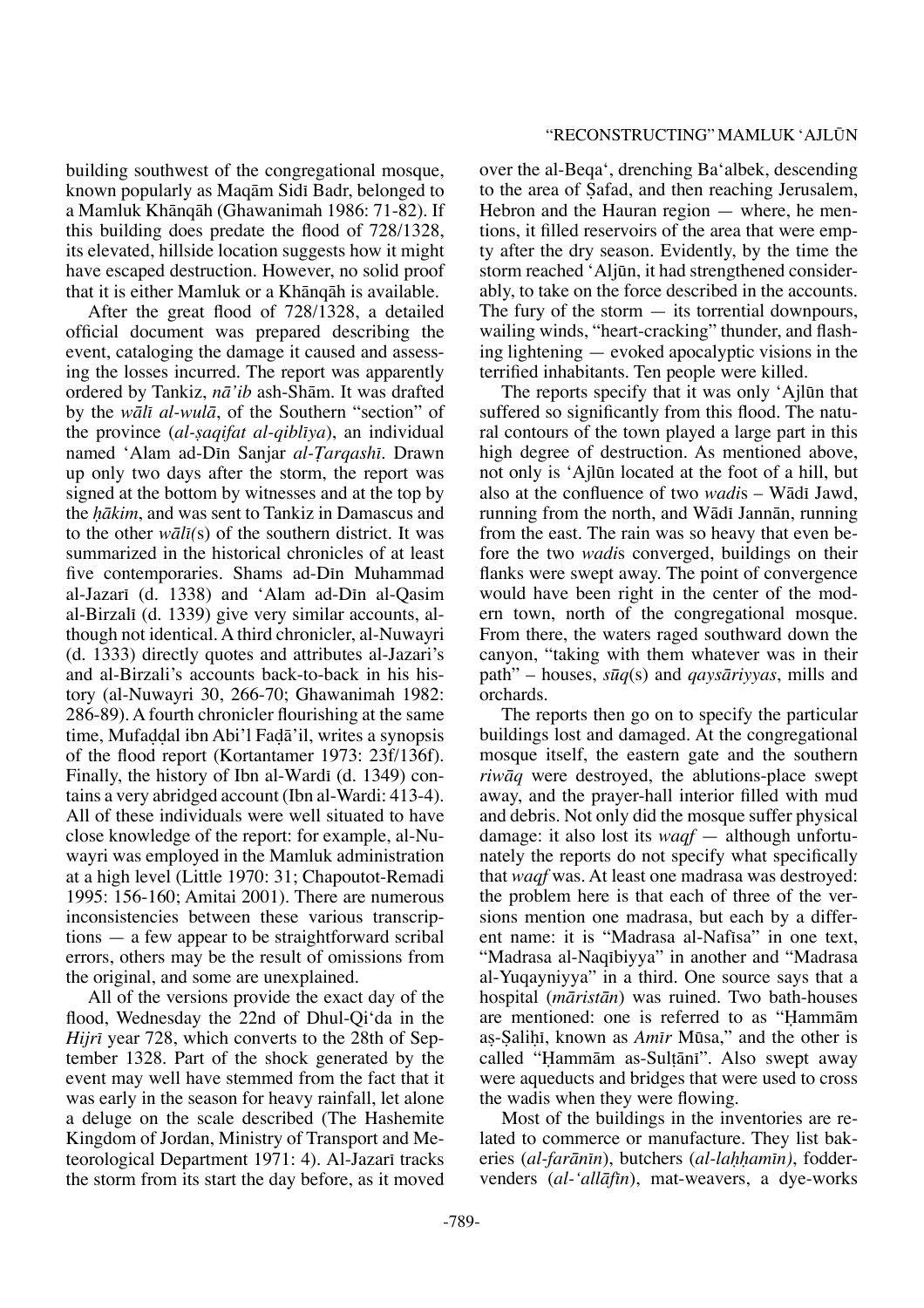(*al-maßbagha*), a slaughter-house, the shops of the cooks *(˙awånπt a†-†abbåkhπn*), and the shops of the bakers. Also damaged or destroyed were the *søq*s of the leather-workers (*al-ådamiyπn*), the cottonmerchants (*søq al-qa††ånπn)*, the hat-makers (*søq al-qabbå'πn*), the gold-smiths (*søq aß-Íagha*), and the rag-sellers (*al-saqa†iyin*), as well as *søq albazz,* a building known as *Søq* al-Fåmiyya (or: al-Nåmiyya), and another called simply "*al-qaysåriyya al-qadπma"* – the old *qaysåriyya*. Among the commercial buildings listed is one with the curious moniker: Dår al-Ta'åm. The precise purpose of this entity is unclear. In Damascus, a *wikåla* by this name hosted and monitored the activities of merchants from Cairo (Ghawanimah 1987).

A few of the commercial buildings are identified by personal names. Of course, such identification would not necessarily mean that a building was erected by the individual whose name it carried. Sometimes it simply indicates an association through past or current ownership, residence or dedication. But in this most of these cases, al-Jazari explicitly states that these buildings were "known to have been constructed by" the individuals named. There was a *søq* constructed by an *Amπr,* Rukn ad-Dπn who had been a *nå'ib* at the 'Ajløn citadel, most probably identifiable as Rukn ad-Dπn Mankuwirish al-Fāruqānī, whose name and titles (*jam*dår *al-manßørπ, al-nå'ib bi-*'Aljøn) appear in an inscription commemorating the above-mentioned restoration of a *masjid* in 686/1287 (Mayer 1953: 155-156). In two versions, the report lists a slaughterhouse "known as Ibn Ma'abad", while another mentions a "*søq* of 'Um Ma'abad": were there two such buildings, or is this a transcription error? The inventory also mentions shops serving as *waqf* of the *qå∂π* Fakhr ad-Dπn *nådhir al-juyøsh*, endowed on his madrasa, the "Fakhriyya" in Nablus. This is doubtless Fakhr ad-Din Ibn *al-Qibti*, a Coptic convert to Islam who served as head of the army bureau from 1312 until his death twenty years later, and was a prolific patron with foundations in Cairo, Jerusalem, Hebron and elsewhere (Burgoyne 1987: 259).

Two different buildings are attributed in two different versions to the *Amīr* Sayf ad-Dīn Baktamur al-Husāmī, one a *sūq* (*sūq al-khalī*<sup>'</sup>) and the other called *Qaysåriyya* al-Tijåra / al-Tujår. Not to be confused with the more famous Baktamur al-Såqi, this individual also had a high profile in the Mamluk arena between 1310 and his death in

1324, holding posts such as *nå'ib* of Gaza, then *˙åjib* of Damascus, and *nå'ib* of Alexandria. Another *qaysåriyya* severely damaged in the flood was that erected by the *nå'ib* ash-Shåm Tankiz and endowed on the *bimaristån* (hospital) that he built in Safad. The flood carried off twenty of the shops from this *qaysåriyya*, destroyed its doors, and left the remaining walls unstable.

Only a couple of times does the inventory give a topographical point of reference that identifies approximate locations for the buildings listed. We can situate a neighborhood called "Harat al-Mush- $\alpha$ <sup>"</sup> in the north of the town next to Wādī Jawd, since the report specifically attributes the destruction of some of its buildings to the rising waters in this wadi before it converged with the other. The *Søq* al-Fåmiyya is said to be "near the spring" – so this would situate it in the vicinity of the congregational mosque, which is also near the spring.

Is it possible to trace the course of the flood waters, based on the contours of the *wadi*s, and extrapolate the approximate topographic locations of the buildings that were "swept away"? In the very broadest sense, the buildings described in the inventory would have been those in the low-lying areas of town, the *wadi* banks and beds. Of the types of buildings listed in the flood report, many of them (such as tanneries, mills, and slaughterhouses) would have required a location near running water or on the outskirts of town, because of the nature of their activities. The heavy concentration of  $s\bar{u}q(s)$ and *qaysåriyya*(s) in the list is consistent with the idea that such commercial buildings tended to be co-located, and frequently were situated near the congregational mosque of a town.

Related to this, is another key question: is the organization of the buildings listed in the report topographical? Clearly, it is not typological. Likewise, it is evident that the buildings are not listed in order of how badly they were damaged, nor is their order based on the relative importance of the buildings. Can we learn anything from the order of the telling? This requires further clarification, especially since there are variations between the different versions of the report. However, there appears to be a general north-to-south flow to the description, as if it follows the course of the flood's path down the *wadi*s, to the point of their convergence and then beyond. If this can be verified, it may be possible to plot out the mentioned buildings, at least in a general way.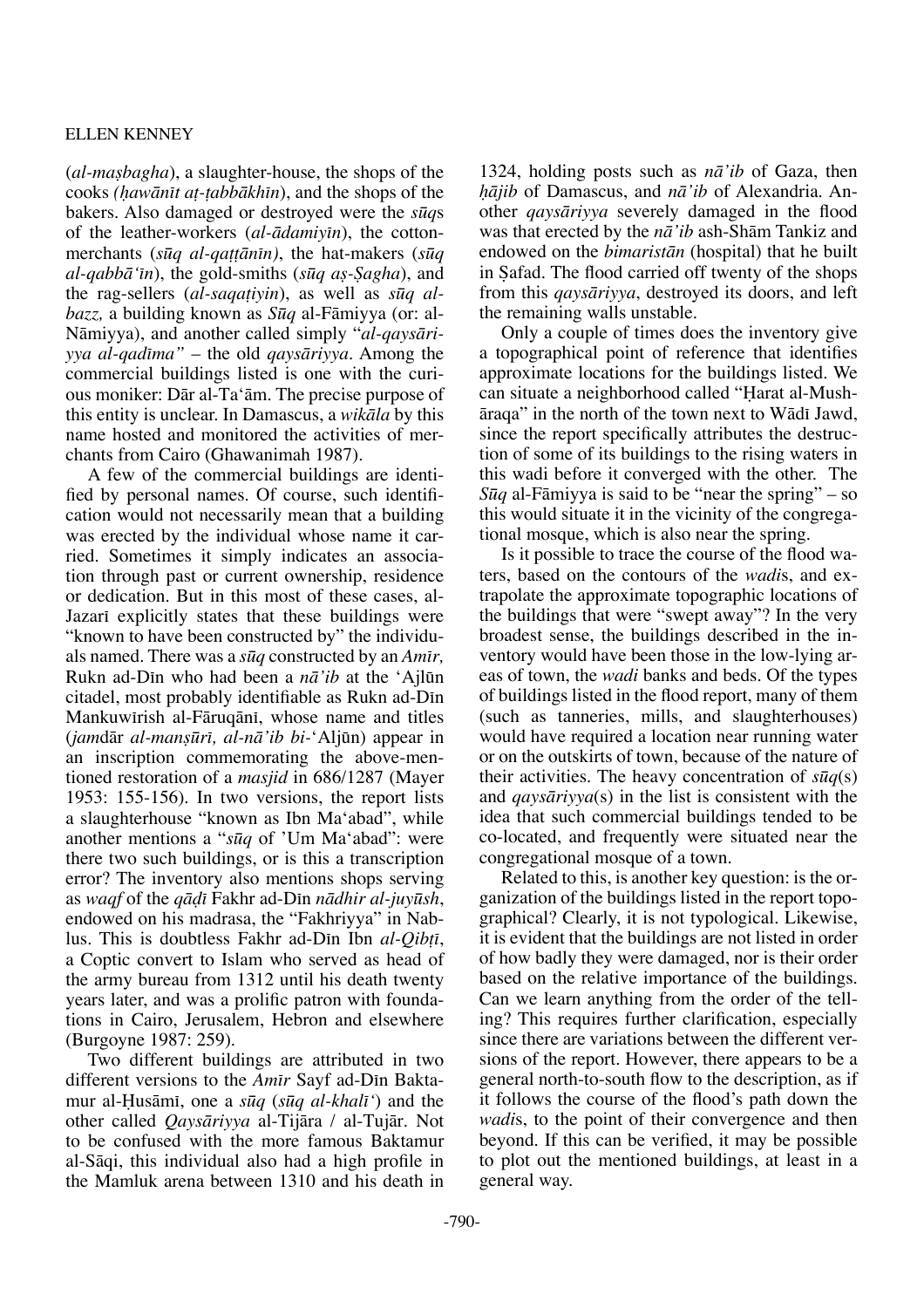Obviously, the report only catalogs what was lost or damaged. Possibly, a good deal survived. The physical contours of the town are very hilly, even within the small area of its town center. Buildings situated on the more elevated sites around town could have weathered the storm with minimal damage. Certainly, the official Mamluk administration of 'Ajløn, which operated out of the citadel, would not have suffered directly.

The flood report had been drawn up merely two days after the storm, and presumably was submitted to the authorities in Damascus promptly thereafter. What happened then? Ideally, our chroniclers would have followed up this notice in their annals for the subsequent months or years, describing the response of the Mamluk authorities to the destruction in 'Ajløn. Unfortunately, I have not found any such references. This does not necessarily indicate that no reconstruction aid was delivered, however. Rather, it might suggest that the follow-up was simply less newsworthy than the flood itself and was overshadowed by subsequent events unfolding in other places.

It should be noted that the flood struck 'Ajløn at a time of relative stability in the region, and the empire. However destructive, this disaster does not belong in the same category with the later chain of events – that included locusts, plague, draught, earthquake and Timur's invasion – whose cumulative effects arguably contributed to economic decline in Northern Jordan. What were the after-effects of the 'Ajløn flood destruction in the short and long term? It was evidently the commercial sector that suffered most heavily. From the Ibn Battuta's description cited above, there had been a healthy economic life flourishing in the town before the flood. One version of the flood report provides an estimate of the loss of goods to be 500,000 *dirham*s, apart from crops, livestock, gardens and mills outside the city. Did 'Ajløn reconstruct its markets and restore its economic vitality, reclaiming its role as regional trade center and income source for religious and charitable institutions in town and elsewhere?

At any rate, it is Tankiz *nå'ib* ash-Shåm who is credited by modern historians with ordering the restoration of 'Ajløn and its Friday mosque in the aftermath of the flood, although the historical sources I have found so far do not specifically make this attribution. Meinecke, assuming that this flood damage would have been repaired immediately, asserts that the mosque "wurde vermutlich im Auftrag des Gouverneurs von Damaskus Tankiz restauriert" (Meinecke 1992: II, 150). At the time the flood report reached Damascus, Tankiz was midway through his posting there. Early in his career, he would have witnessed the great earthquake that struck Egypt and the wider region in 1303, and the long-term program of reconstruction that that event set in motion. During his tenure as governor in Syria, damage caused by violent storms in Damascus in 1317, 1319 and 1326 may have spurred a number of his many architectural and urban commissions there. At the end of his career, a great fire around the Umayyad Mosque and his response are described in detail in historical sources. His urban re-development programs in Damascus and Jerusalem were in full swing at the time of the 'Ajlūn disaster (Kenney 2004).

In any case, it is clear that restorations were done at the 'Ajløn *jåmi'*: the *qibla* riwåq and †ahåra in the court preceding the prayer hall were reconstructed and survived until just a few decades ago (Ghawanimah 1986: 213f). Furthermore, according to an inscription no longer *in situ*, the east portal was rebuilt in 732/1332: "Bismallah, [Quran 9:18], this blessed door was renewed in the days of our lord *Oādī* al-Qudāa 'Alam al-Din al-Ikhnā'ī of Damascus the well-guarded, under the direction of our master al-*Qādī* Tāj ad-Dīn Muhammad al-Ikhnā'ī, the magistrate (*al-håkim*) at 'Ajløn in … 732… (1332)" (RCEA #5618). The extended al-Ikhn $\bar{a}$ ' family figured prominently both in Cairo and Damascus, with representatives filling the post of chief Målikπ *qå∂π* in Cairo almost continually from 718/1318 to 779/1377 (Escovitz 1983: 152-3). In an unusual deviation from the epigraphic norm, it is not the sultan's or the *nå'ib*'s name that follows the formulaic phrase "in the days of…" and the term *mawlana* (our lord) of this inscription, but rather the *qāḍī* al-Quḍāa of Damascus, 'Alam ad-Dīn al-Ikhnā' i. The inscription goes on to say that the project was carried out under the *hākim* at 'Ajlūn, *Qāḍī* Tāj ad-Dīn Muhammad al-Ikhnā'ī – perhaps the same individual who would later take up the post of chief Målikπ *qå∂π* in Cairo in 750/1349.

Although Tankiz is not named in this text, the Damascus *qāḍī* mentioned here, 'Alam ad-Dīn al-Ikhnā'i, is closely associated with him: it was he who consulted with Tankiz on the subject of restoring the Umayyad Mosque in Damascus, and who accompanied Tankiz two years earlier to set up the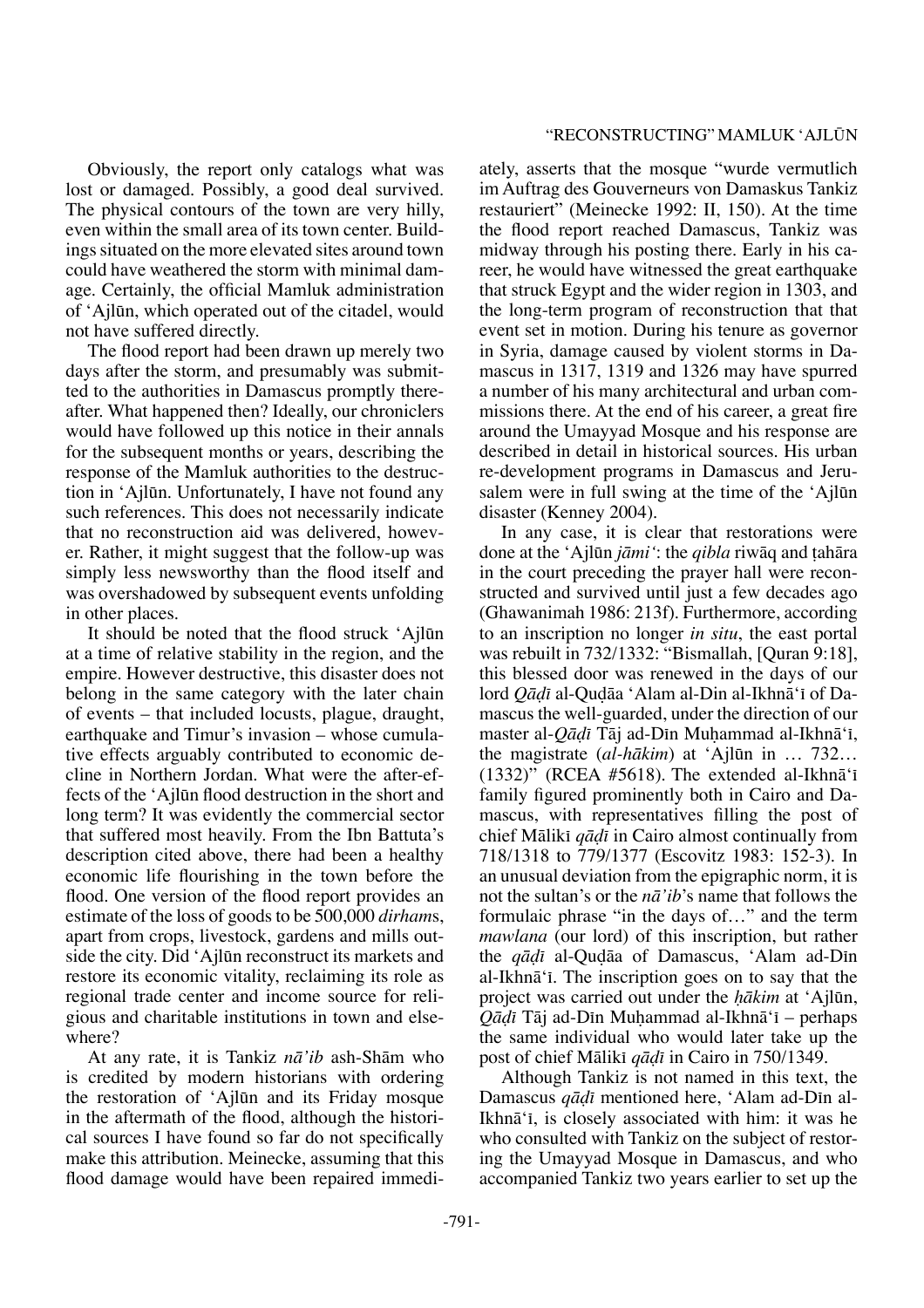*nå'ib*'s madrasa-complex in Jerusalem (Ibn Kathir: XIV, 148). It may be that Tankiz delegated to this *qå∂π* some of the oversight of the restorations in 'Ajløn. Another building that must have been rebuilt after the flood is the *Qaysåriyya* of Tankiz, which had reportedly lost twenty of its shops, as well as its doors, and whose remaining walls were destabilized. A 1341 inventory of the properties confiscated from Tankiz after his arrest, lists "a *qaysåriyya* at 'Ajløn" valued at 120,000 *dirham*s (Al-Safadi: X, 429).

Ironically, it is the reporting of the near destruction of 'Aljøn that has preserved the most extensive record of its buildings and institutions – much more informative than the appreciative accounts of visitors in happier times. In addition to providing the basis for a sketchy reconstruction of Mamluk 'Ajløn and an inventory of some of its amenities, the flood report also gives a picture of high level Mamluk architectural patronage there, offering a helpful supplement to the epigraphic evidence, which is the main source of information about building patronage in the provinces.

## **Acknowledgement**

I would like to extend my thanks to Bethany Walker, who invited me to join the Northern Jordan Project 2006 season and facilitated concurrent independent research in the area; Barbara Porter, who provided valuable advice and encouragement; Neil MacKenzie, who accompanied me on a field visit to 'Ajløn and contributed many helpful suggestions for this paper; and Joan Kenney, who funded my travel to the 10th ICHAJ in Washington, D.C.

#### **Bibliography**

- Amitai, R. 2001. Al-Nuwayri as a Historian of the Mongols. Pp. 23-36 in H. Kennedy (ed.), *Historiography of Islamic Egypt.* Leiden: Brill.
- Badran, A. 1960. *Munadamat al-atlal wa musamarat al-khayal*. Damascus.
- Berchem, M. van. 1903. Arabische Inscriften aus Syrien II. *Mitteilungen und Nachrichten des Deutschen Palastina-Vereins*: 33-70.
- Burgoyne, M.H. 1987. *Mamluk Jerusalem: An Architectural Study*. London: British School of Archaeology in Jerusalem / World of Islam Festival Trust.
- Chapoutot-Remadi, M. 1995. al-Nuwayri. Pp. 156-60 in C. E. Bosworth, *et al*. (ed.), *Encyclopaedia of Islam, New Edition*. Vol. 8. Leiden: Brill.

Combé, E., Sauvaget, J. and Wiet, G. 1931-56. *Réper-*

*toire chronologique d'épigraphie arabe* (*RCEA*). 18 vols. Cairo.

- Escovitz, J.S. 1983. Patterns of Appointment to the Chief Judgeships of Cairo during the Bahri Mamluk Period. *Arabica* 30: 147-68.
- Ghawanimah, Y. 1982. *At-Tårπkh al-ha∂åri li-sharqi al-Urdun fī-l'asr al-mamlūkī*. Amman.
- ––– 1986. *Al-Masåjid al-Islåmiyyah al-qadπma fπ min†aqat* 'Ajløn. Irbid.
- ––– 1987. At-tijåra ad-dawliya fπ al-Urdun fπ-al-'ußør almamløkiya. *SHAJ* 3: 323-331.
- Gibb, H.A.R. 1958. *The Travels of Ibn Battuta.* Cambridge: Cambridge University Press / The Hakluyt Society.
- The Hashemite Kingdom of Jordan, Ministry of Transport and Meteorological Department. 1971. *Climate Atlas of Jordan.* Amman.
- Ibn Kathir, Isma'il ibn 'Umar. (ed. 1932-9). *Al-bidåya wa'l-nihåya fπ'l-tårπkh*. 16 volumes. Cairo.
- Ibn Qadi Shuhba, Taqi al-Din (ed. A. Darwish, 1977- 94). *Ta'rπkh*. 4 volumes. Damascus.
- Ibn Shakir al-Kutubi (ed. I. Abbas, 1973). *Fawåt alwafayåt*. Beirut.
- Ibn Taghribirdi, Abu'l-Mahasin Yusuf (ed. 1929-72). *An-Nujøm az-zåhira fπ muløk mißr wa'l qåhira*. Cairo.
- Ibn al-Wardi, Zayn al-Din Umar (ed. Ahmad Rifat al-Badrawi, 1970). *Tatimmāt* al-Mukhtasar fī akhbār *al-bashar*. 2 volumes. Beirut.
- Al-'Ilmawi, 'Abd al-Basit (ed. S. al-Munajjid, 1947). *Mukhtaßar a†-†ålib wa-irshåd ad-Dåris*. Damascus.
- Johns, C.N. 1932. Medieval 'Ajlun. *Quarterly of the Department of Antiquities of Palestine* 1: 21-33.
- ––– 1997. *Pilgrims' Castle ('Atlit), David's Tower (Jerusalem) and Qal'at al-Rabad ('Ajlun)*. Aldershot: Ashgate.
- Kenney, E. 2004. Power and Patronage in Mamluk Syria: The Architectural and Urban Works of Tankiz al-Nasiri*.* (Ph.D. Dissertation) New York: New York University.
- Le Strange, G. 1965. *Palestine under the Moslems.* Beirut: Khayats.
- Lewis, B. 1953. An Arabic Account of the Province of Safed – I. *Bulletin of the School of Oriental and African Studies* 15.3: 480.
- Little, D.P. 1970. *Introduction to Mamluk Historiography*. Wiesbaden: F. Steiner.
- MacKenzie, N.D. 2002. Ayyubid/Mamluk Archaeology of the 'Ajlun Area: A Preliminary Typology. *ADAJ* 46: 615-20.
- ––– 2003. Historical and Archaeological Study of the